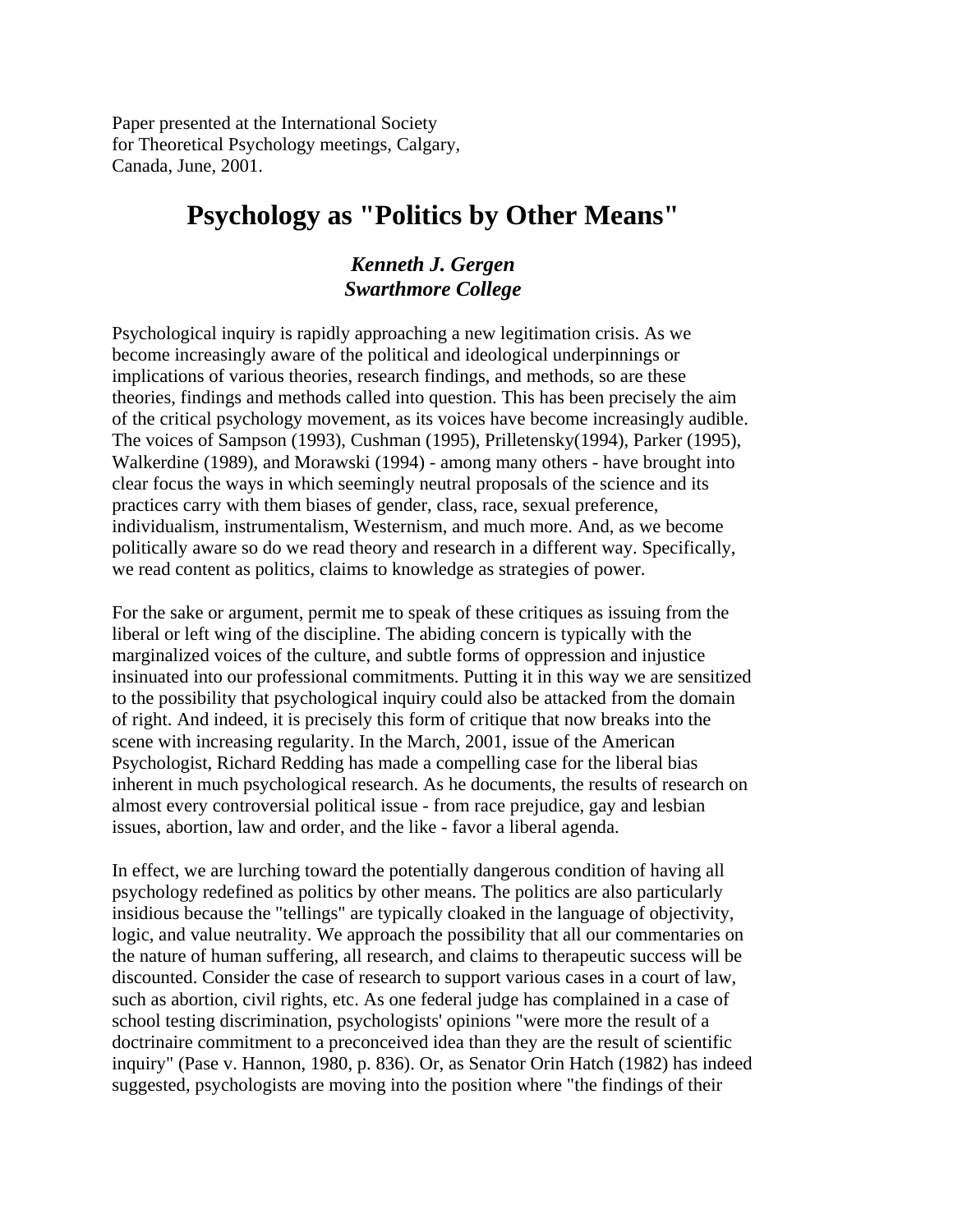research are almost perfectly predictable from their political views." (p. 1036)

In what follows I wish to address the possibility of moving beyond this new form legitimation crisis. First I shall briefly take up several alternatives suggested by the existing literature. My chief aim, however, will be to articulate an alternative proposal for what I shall call a *transpositional hermeneutic*.

## **First Order Damage Control**

At the outset, there are implicit (and sometimes explicit) attempts within both left and right wing camps to establish a forum of neutrality. That is, in both cases there are what may be viewed as a modernist commitment to reason and observation as furnishing the kinds of non-partisan accounts of human action that would ultimately allow us to transcend our biases. It is most obviously the case in the positivist/empiricist wings of the discipline. In this way, for example, IQ researchers have attempted to thwart critiques of racial bias by using better samples and more refined measures. And in this same matter, Ray Fowler, CEO of the American Psychological Association, responded to the congressional attacks on the sex abuse article by publicly promising an independent reevaluation of the article, and vowing to publish critiques that would be made available to the public on-line. In effect, Fowler attempted to assure Congress that evidence and reason would ultimately demonstrate whether the research was valid or not.

However, for many critics of the liberal to left, the situation is more complicated. Indeed, for them, the positivist/empiricist orientation is itself seen as harboring conservative biases. Experimentation, statistics, and even theory do not escape the charges of political/ideological investment. In this sense, these forms of leftist critique do not offer empirical support or justification of the traditional kind. The position of the critique is thus tenuous. It is put forward as "true," but it cannot fall back on empiricist foundations for warranting truth. The result is, that while eschewing positivism, one can find in many of these critiques some faintly articulated foundation for a transcendent vantage point from which claims to "having it right" can be substantiated. This is most evident in the work of Ian Parker and his colleagues, who reject positivism but embrace a form of what they call *realism*. Such claims to realism enable them to launch attacks from the left, but leave no recourse for the positivist to claim that unbiased truth is indeed on their side. Humanist and morality centered critiques of the discipline also bristle with intimations of a transcendent vantage point from which critique can be justified. Here it is a moral high ground that is occupied, with intimated reliance on a foundation of moral reasoning.

Of course, from a social constructionist standpoint, there is reason for suspicion of all claims to transcendence - positivist, realist, humanist or any other kind (Gergen, 1994). Here it is proposed that there is no neutral ground on which our claims about the world can stand. All inquiry and critique are lodged within traditions of value, and will necessarily privilege certain cultural arrangements over others. There is no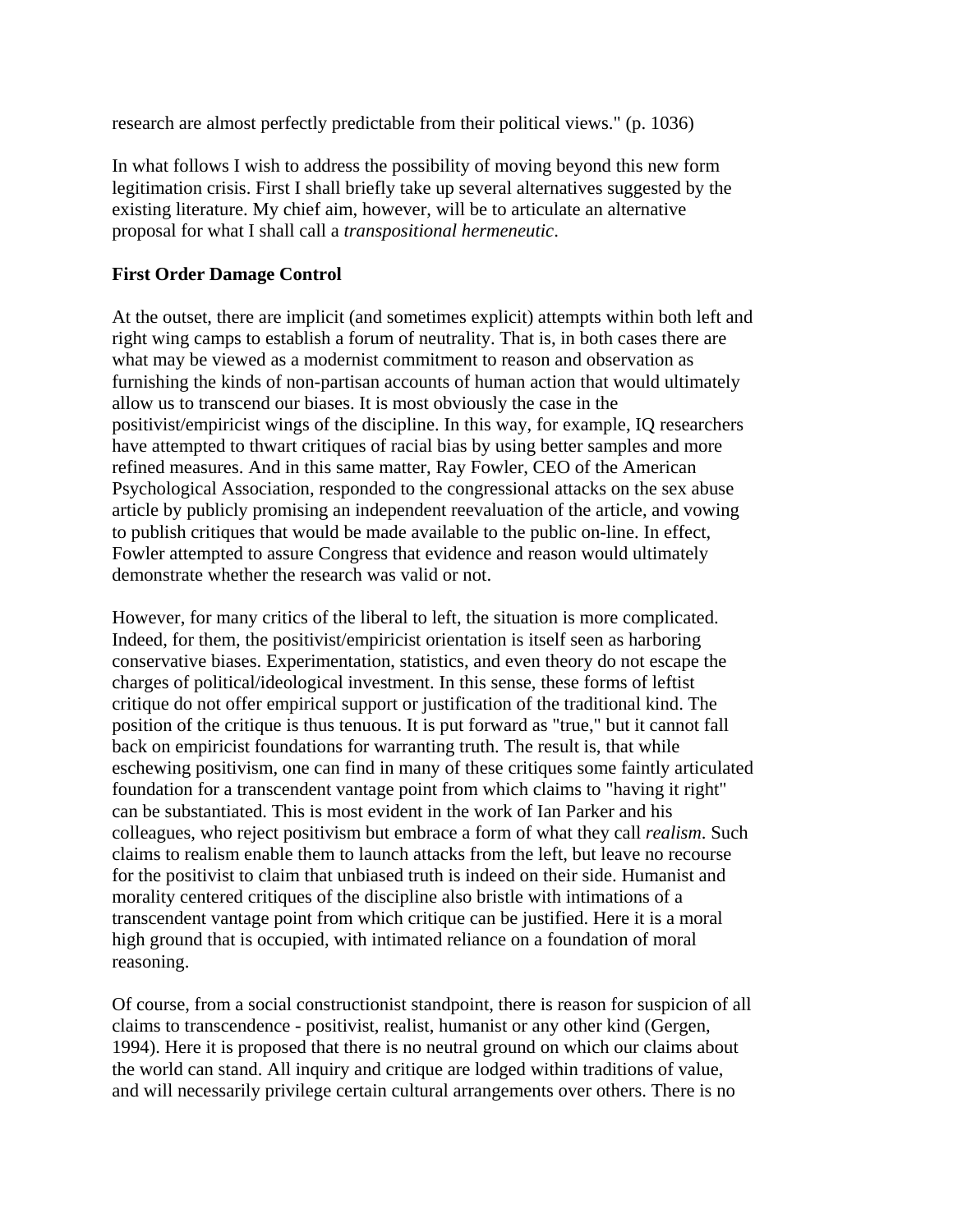means of correcting the biases, or generating insights and outcomes that are expunged of political and ideological investments. Indeed, claims to "accuracy," "foundations" or transcendent moral values may be especially troublesome, as such claims tend to silence or marginalize all those whose traditions are not represented in such claims.

As a result, many constructionists will opt for what might be characterized as nonfoundational authority. Drawing from the work of Judith Butler ( ) and Richard Rorty ( ), for example, acknowledgement is made of the historically and culturally situated character of claims to knowledge and critique. Such acknowledgement, however, does not deny their value; it is simply to say that they are valuable within their own tradition. It is much this orientation that Mary Gergen (2001) adopts in her recent book, Feminist reconstructions in psychology. Feminist critique abounds, but a one might say, within parentheses; the critique is passionately advanced, but with no attempt to provide foundations. Yet, while I see this shift to a non-foundational orientation as both significant and catalytic, critique is still left standing. That is, whatever account is made of the world, is still read as politics. Further steps are thus invited.

### **Toward a Transpositional Hermeneutic**

Given the substantial problems inhering in palliatives for psychology as politics by other means, I wish to open discussion of an alternative that grows in particular from a social constructionist perspective. My concern here issues from the constructionist emphasis on the conjoint construction of meaning. The central argument is that meaning does not originate in the minds of individual actors, but is brought forth within the relations among persons. In this sense, the words offered here now possess no inherent meaning. For many they people they would be found muddled, nonsensical, or empty. The words begin to acquire meaning as you the reader respond to them in various ways - in acts of supplementation, as I have outlined elsewhere (Gergen, 1994). Some may find certain passages relevant to issues of morality, others to history, and still others to politics, or social influence. At the same time, you have not generated such meanings alone; your supplement cannot grant meaning until I have offered these words. Thus, the meaning of these words is neither yours nor mine, but ours.

Now let me propose that there are two particular forms of supplementation that will destroy the collaborative process from which meaning is brought forth. The first is *duplication* and the second negation. In the case of duplication, if everything one says is simply repeated by one's interlocutor, we are left again at the beginning - with the utterance itself. A child who echoes everything said by a parent, essentially obfuscates the process of meaning making. The second means of destroying the possibility of meaning is through negation, in effect, denying that another's utterance has any potential meaning. The simplest case is treating the person as if he or she has said nothing at all - a blank stare, nothing has registered. A more complex and more pervasive form of negation essentially informs the speaker that what was uttered was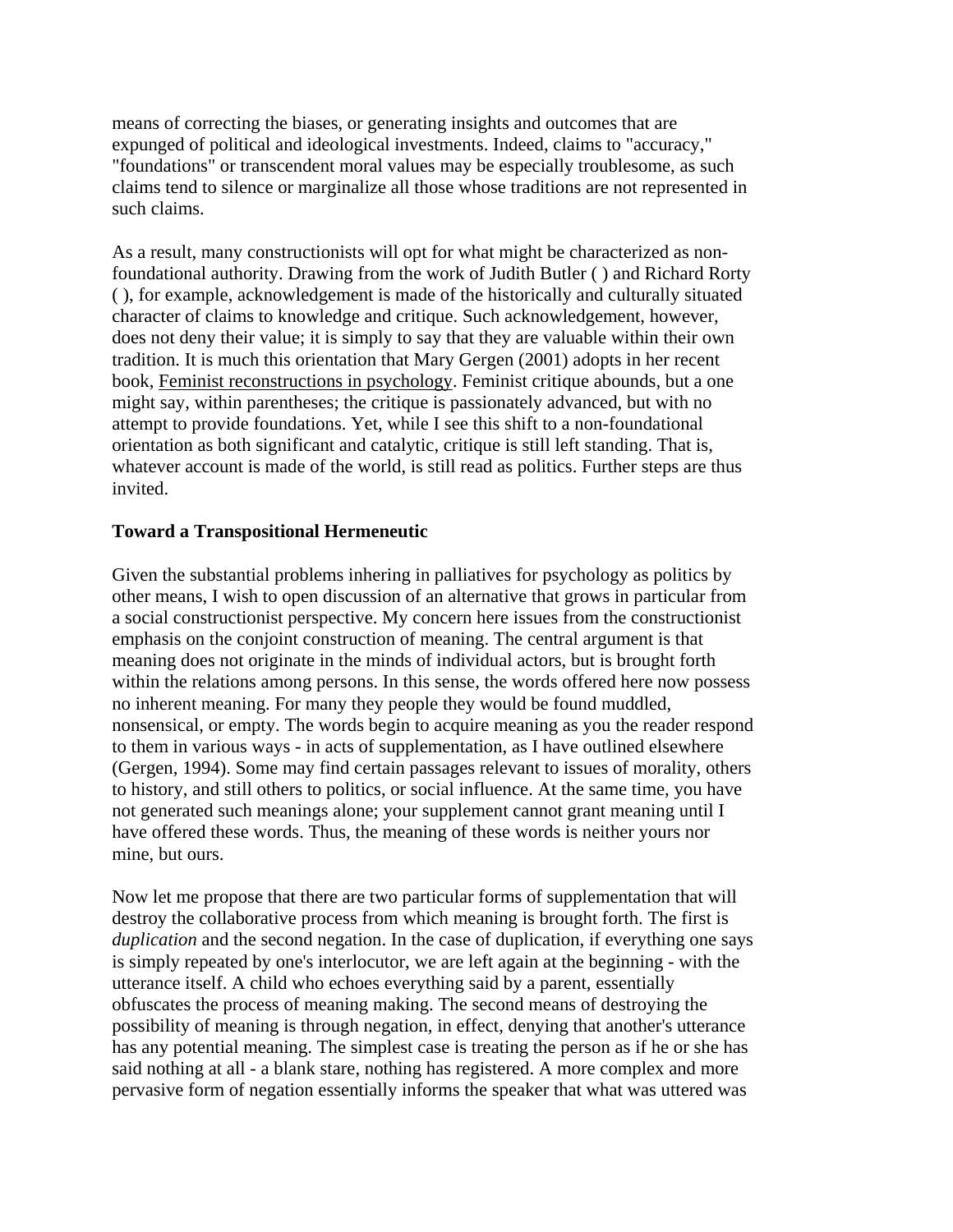not uttered, or in effect, "You did not say what you said." For analytic purposes, consider the following interchange:

- A. "This is a red hat."
- B. "Ah, you say this is a green hat."
- A. "So you are telling me I said the hat is brown."
- B. "Ah, you misunderstand. I was referring to the fact you said the hat is yellow!"

In effect, each interlocutor negates the preceding utterance and the co-construction of meaning is aborted.

It would be interesting at this point to explore the way in which conjoint meaning depends on the continuous generation of difference. However such consideration will take us off course. Most important at this point is to focus on acts of negation and their application to the problem of psychology as politics. For it is precisely this move of negation that is employed in the various ideological and political critiques of psychological offerings. The critic essentially denies the offered utterance, proclaiming instead that, "You are not saying X; you are saying Y." Or to paraphrase the critic, "When you say 'cognition,' you are really saying "I favor individualism;'" "When you say 'the findings favor gay marriage,' you are really saying 'I am a liberal'."

This is not at all to argue that we should abandon the critical enterprise. Indeed, it is of enormous importance to the health of the field and the society at large that we submit our work to continued critical reflection. We must be capable of alternative readings of our work, and particularly readings that sensitize us to their political and ideological consequences. However, we must simultaneously realize that the critical move is also one that endangers the very process of engendering meaning.

Let me phrase it in this way: each time we offer ourselves to another in our discourse, we *quest for authentication*, We ask the other to treat the offering as an authentic candidate for conjoint construction. To be treated as authentic means that the other will supplement our offering in a way that will bring it into meaning. The kind of negation inherent in the critical reading is essentially a denial of authenticity. The other is denied entry into meaning. Further, we must understand that the critic's utterances themselves stand in the same position. That is, the political critique also serves as a quest for authentication. It too can be granted or denied entry into meaning as we supplement it in our various ways. And it too may be denied meaning through negation. (For example, once the political agenda "lying behind" the critique is revealed, it too will be de-authenticated.)

How can we honor the critical endeavor while simultaneously sustaining the very process of co-construction that makes possible meaning of any kind? It seems to me that a particular form of discursive act is called for, one that may be called a *transpositional hermeneutic*. A transpositional reading of a text (or reaction to an utterance) is one that both recognizes its legitimacy within its own assumptive